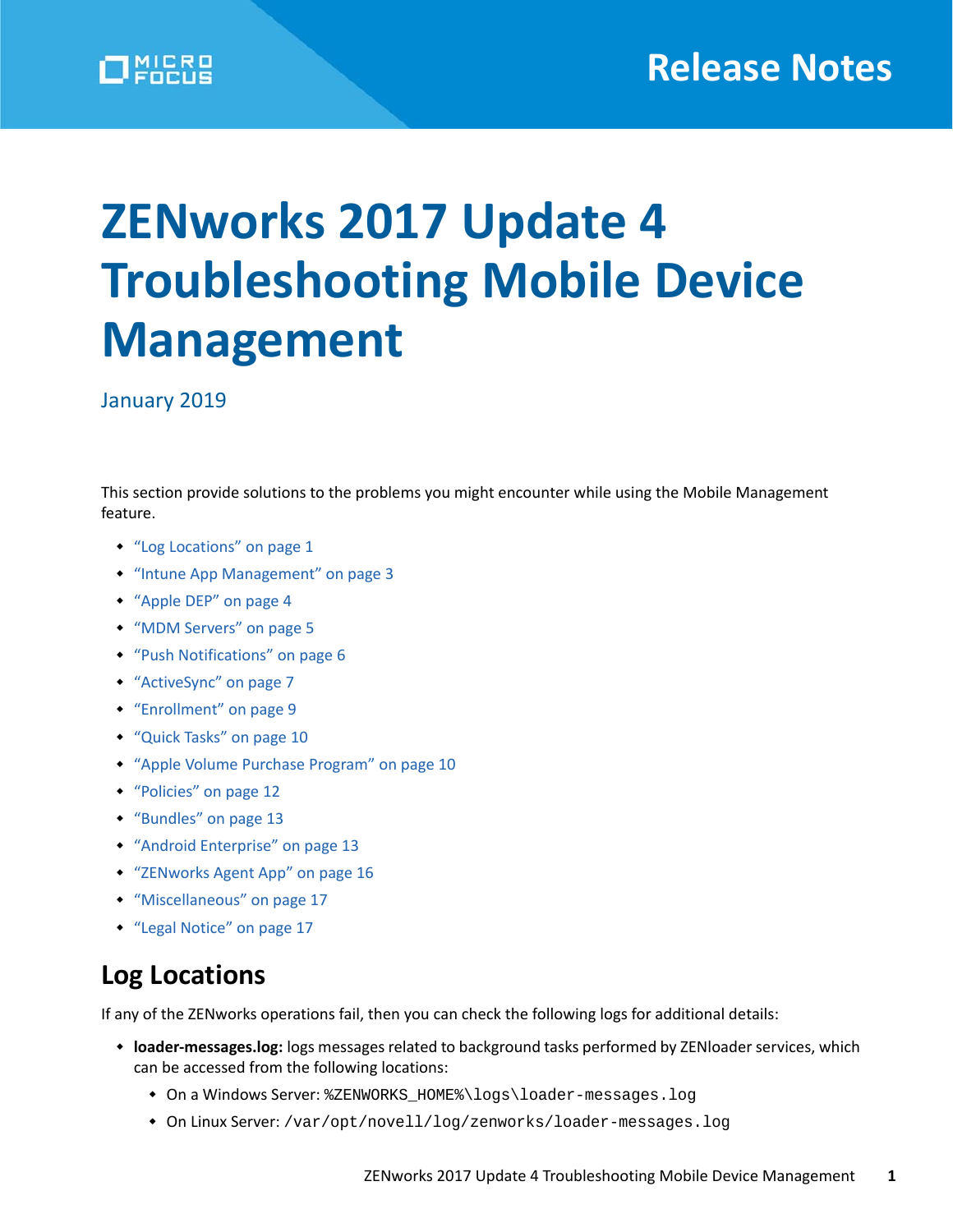- **services-messages.log:** logs issues related to tasks performed by the ZENworks Server, which can be accessed from the following locations:
	- On a Windows Server: %ZENWORKS\_HOME%\logs\services-messages.log
	- On Linux Server: /var/opt/novell/log/zenworks/services-messages.log
- **zcc.log:** logs issues related to ZENworks Control Centre User Interface related failures while configuring or creating components such as push notifications, bundles, policies, user sources or an MDM server. These logs can be accessed from the following locations:
	- On a Windows Server: %ZENWORKS\_HOME%\logs\zcc.log
	- On Linux Server: /var/opt/novell/log/zenworks/zcc.log

**NOTE:** References to %ZENWORKS\_HOME% indicates the following default path that can be changed during installation: C: \Program Files\Novell\ZENworks.

 **zapp.log:** logs issues related to the ZENworks Agent App installed on Android devices. This can be found on the device at: storage/emulated/0/ZENworks/logs. For logs within a Work Profile, the administrator needs to approve a file manager app using which the file can be viewed in the device.

The following table lists some of the possible troubleshooting scenarios along with details of related log files that might help you resolve the issues:

| <b>Scenario</b>                                                                                              | Logs                                                                    |
|--------------------------------------------------------------------------------------------------------------|-------------------------------------------------------------------------|
| Apple Volume Purchase Program                                                                                |                                                                         |
| Unable to create a VPP subscription.                                                                         | zcc.log, services-messages.log                                          |
| VPP Subscription has failed to replicate bundles based on<br>apps approved in Apple VPP.                     | loader-messages.log                                                     |
| VPP Bundle distribution has failed on the device                                                             | services-messages.log                                                   |
| <b>ActiveSync Server</b>                                                                                     |                                                                         |
| ActiveSync server creation fails in the ZCC wizard.                                                          | zcc.log                                                                 |
| Failed to establish a connection with the ActiveSync server. services-messages.log                           |                                                                         |
| <b>Android Enterprise</b>                                                                                    |                                                                         |
| Unable to create an Android Enterprise Subscription                                                          | zcc.log, services-messages.log                                          |
| The subscription has failed to replicate bundles based on<br>apps approved in the managed Google Play Store. | loader-messages.log                                                     |
| Work profile enrollment has failed                                                                           | services-messages.log, zapp.log (on the personal side of<br>the device) |
| Work managed enrollment has failed                                                                           | services-messages.log                                                   |
| <b>Apple Device Enrollment Program</b>                                                                       |                                                                         |
| Unable to assign the DEP server role to an MDM Server.                                                       | zcc.log, services-messages.log                                          |
| DEP device enrollment fails                                                                                  | services-messages.log                                                   |
| <b>Intune App Management</b>                                                                                 |                                                                         |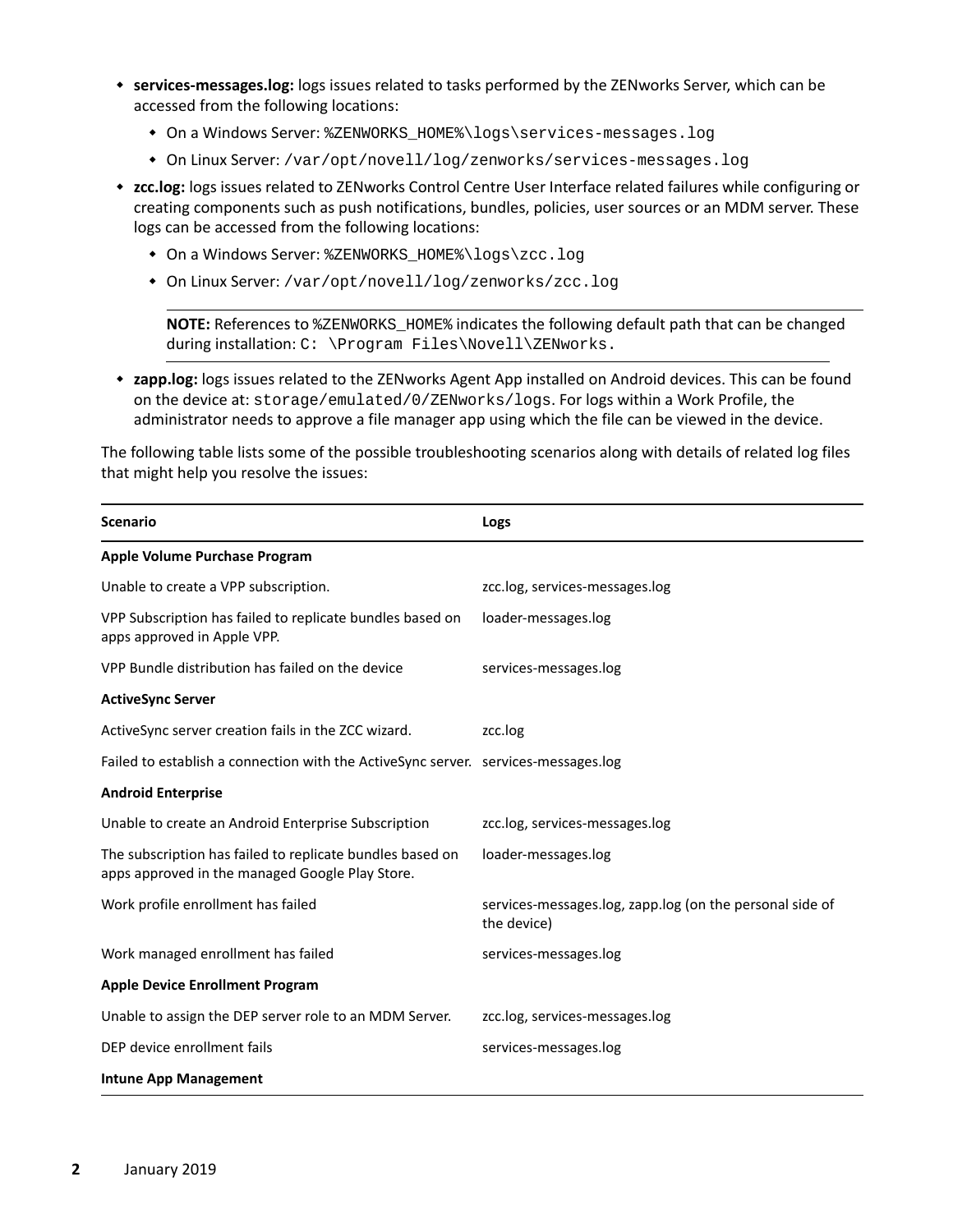| <b>Scenario</b>                                                                                                     | Logs                           |
|---------------------------------------------------------------------------------------------------------------------|--------------------------------|
| Microsoft Graph API configuration fails                                                                             | zcc.log, services-messages.log |
| Failed to create an Intune App Protection policy                                                                    | zcc.log, services-messages.log |
| <b>iOS Bundles</b>                                                                                                  |                                |
| Failed to create an iOS bundle                                                                                      | zcc.log, services-messages.log |
| Failed to distribute an iOS bundle                                                                                  | zcc.log, services-messages.log |
| <b>Push Notifications</b>                                                                                           |                                |
| APNs certificate import has failed                                                                                  | zcc.log, services-messages.log |
| <b>Mobile Security and Control Policies</b>                                                                         |                                |
| Device control policy settings are not applied on the device zcc.log, services-messages.log. For an Android device, | check zapp.log on the device.  |

# <span id="page-2-0"></span>**Intune App Management**

# **Microsoft Graph API Configuration fails**

Explanation: Microsoft Graph API configuration in ZENworks fails.

Possible Cause: Some of the reasons for failure are:

- ZENworks Server using which Microsoft Graph API is configured does not have outbound connectivity to contact the Azure portal.
- Pop-up blocker is not disabled on the browser using which Microsoft Graph API is configured. Disable the pop-up blocker and try again.

#### **iOS Intune App Protection Policy creation fails in ZENworks.**

Explanation: iOS Intune App Protection policy creation fails in ZENworks.

Possible Cause: Some of the reasons for failure are:

- ZENworks Server using which Microsoft Graph API is configured does not have outbound connectivity to contact the Azure portal.
- $\bullet$  The access token is either invalid or has expired. You need to renew the token, in ZCC, by navigating to **Configuration** > **Management Zone Settings** > **Intune App Management** > **Renew Token**. After renewing the token, you need to start creating the policy again.
- The Microsoft Graph API is either not configured or is deleted from ZENworks. To configure it, navigate to **Configuration** > **Management Zone Settings** > **Intune App Management**. After configuring the account, you need to start creating the policy again.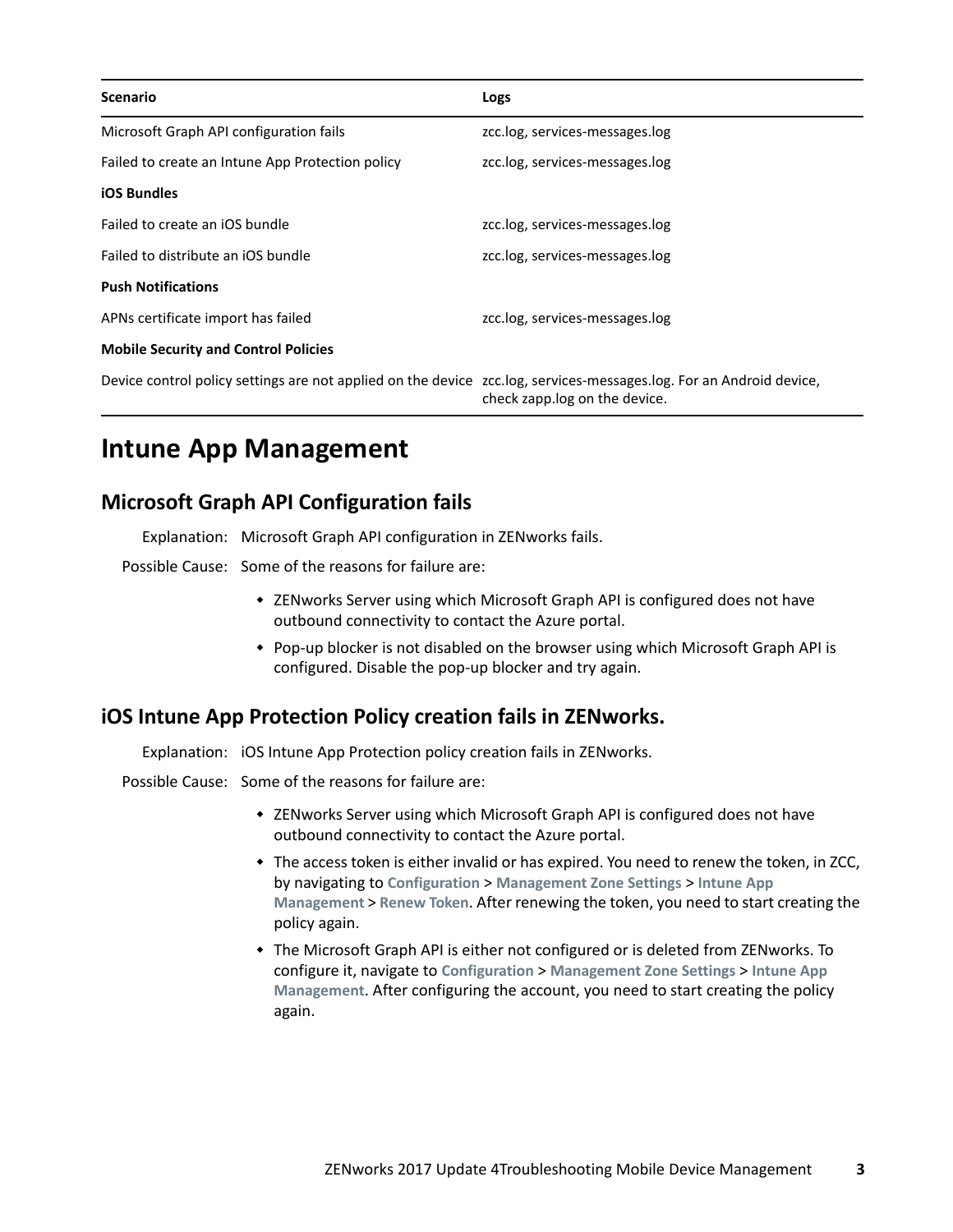# **The creation or modification of iOS App Protection policy succeeds in ZENworks but fails in Azure**

Explanation: iOS Intune App Protection Policy is created or modified (such as copying or renaming the policy) successfully in ZENworks but the creation or modification of the same policy fails in the Azure portal.

Possible Cause: Some of the reasons for failure are:

- ZENworks Server is facing some network connectivity issues.
- The access token is either invalid or has expired. You need to renew the token, in ZCC, navigate to **Configuration** > **Management Zone Settings** > **Intune App Management** > **Renew Token**.
- The Microsoft Graph API is either not configured or is deleted from ZENworks. To configure it, navigate to **Configuration** > **Management Zone Settings** > **Intune App Management**.
- Action: After resolving the issue, you need to undo the operation in ZCC and retry. For example: If copying of the policy succeeds in ZENworks but not in Azure, you need to resolve the issue, delete the copy of the policy created in ZENworks and then copy the policy again.

#### **The deletion of iOS App Protection policy succeeds in ZENworks but fails in Azure**

- Explanation: iOS Intune App Protection Policy is deleted (such as copying or renaming the policy) successfully in ZENworks but the deletion of the same policy fails in the Azure portal.
- Possible Cause: Some of the reasons for failure are:
	- ZENworks Server using which is facing some network connectivity issues.
	- The access token is either invalid or has expired.
	- Microsoft Graph API account was already removed from ZENworks.

Action: Visit the Azure portal to manually delete the iOS Intune App Protection Policy.

#### **Token renewal fails if the process is initiated from another ZENworks Server**

- Explanation: When there are multiple Primary Servers in the zone, token renewal fails if the process is initiated using a different ZENworks server and not the server whose callback URL is specified in the Microsoft App Registration portal.
	- Action: Modify the redirect URL in the [Microsoft App Registration portal](https://apps.dev.microsoft.com) to the redirect URL of the ZENworks server using which you want to renew the token.

# <span id="page-3-0"></span>**Apple DEP**

# **DEP Server creation fails if certain mandatory information is missing in the uploaded token**

Explanation: While uploading a token, if certain mandatory information such as the Server GUID or the Virtual MDM Server name is missing in the token, then the DEP server creation fails. This might occur if the Device Manager role is not added to your Apple account.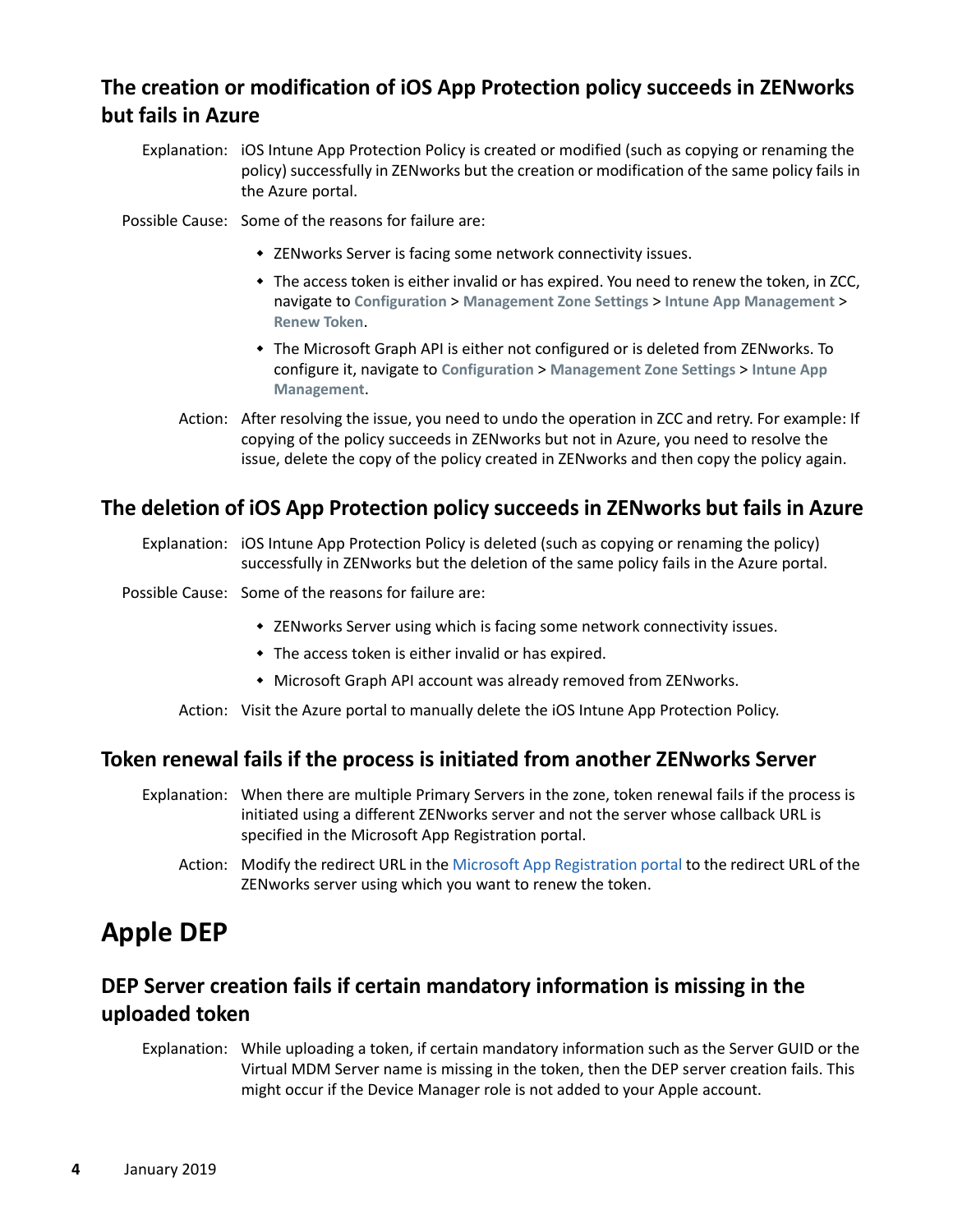Action: Ensure that you add the Device Manager role to your Apple account and re-generate the token in the DEP portal. If this role is already linked to your account, then contact the customer support team.

# **DEP enrollment fails if the user initially skips applying the MDM Profile on the device**

Explanation: While enrolling a device through Apple DEP, if the user initially skips DEP enrollment (if **Allow user to skip applying the MDM profile on the device** is enabled in the assigned DEP profile) and returns to the previous page to allow DEP enrollment, then the enrollment fails.

Action: To enroll the device, reset the device to its factory settings.

# **DEP enrollment does not proceed further after specifying assigned user credentials**

- Explanation: During DEP enrollment, if the device is assigned to a specific user and the user specifies their login credentials, DEP enrollment might not proceed to the next screen.
	- Action: Ensure that the user credentials entered are correct.

#### **DEP enrollment fails while re-enrolling a retired device**

- Explanation: A device that was retired by another user is now being re-enrolled via Apple DEP. However, DEP enrollment fails after the new user enters his/her credentials.
	- Action: Ensure that you delete the device object of the retired device in ZCC, before you proceed with re-enrollment.

# <span id="page-4-0"></span>**MDM Servers**

# **While configuring access controls to secure an MDM Server, Administration access is denied for all**

- Explanation: While configuring access controls to secure an MDM Server, Administration access is denied for all and ZCC remains inaccessible except from the server in which the access was allowed or denied.
	- Action: Change the configuration by accessing ZCC from the MDM Server in which the access was denied. You can access ZCC in the following ways:
		- Enter the Server IP.
		- Enter https://localhost (applicable for IPv4 addresses only)
		- Enter the loopback address.

If you are still unable to access ZCC, then delete the configuration file accessfilters.json from the directory available at %ZENWORKS\_HOME%/share/tomcat/ conf. Restart the MDM server. Administration access will be allowed for all. You need to navigate back to ZCC and re-configure the access controls.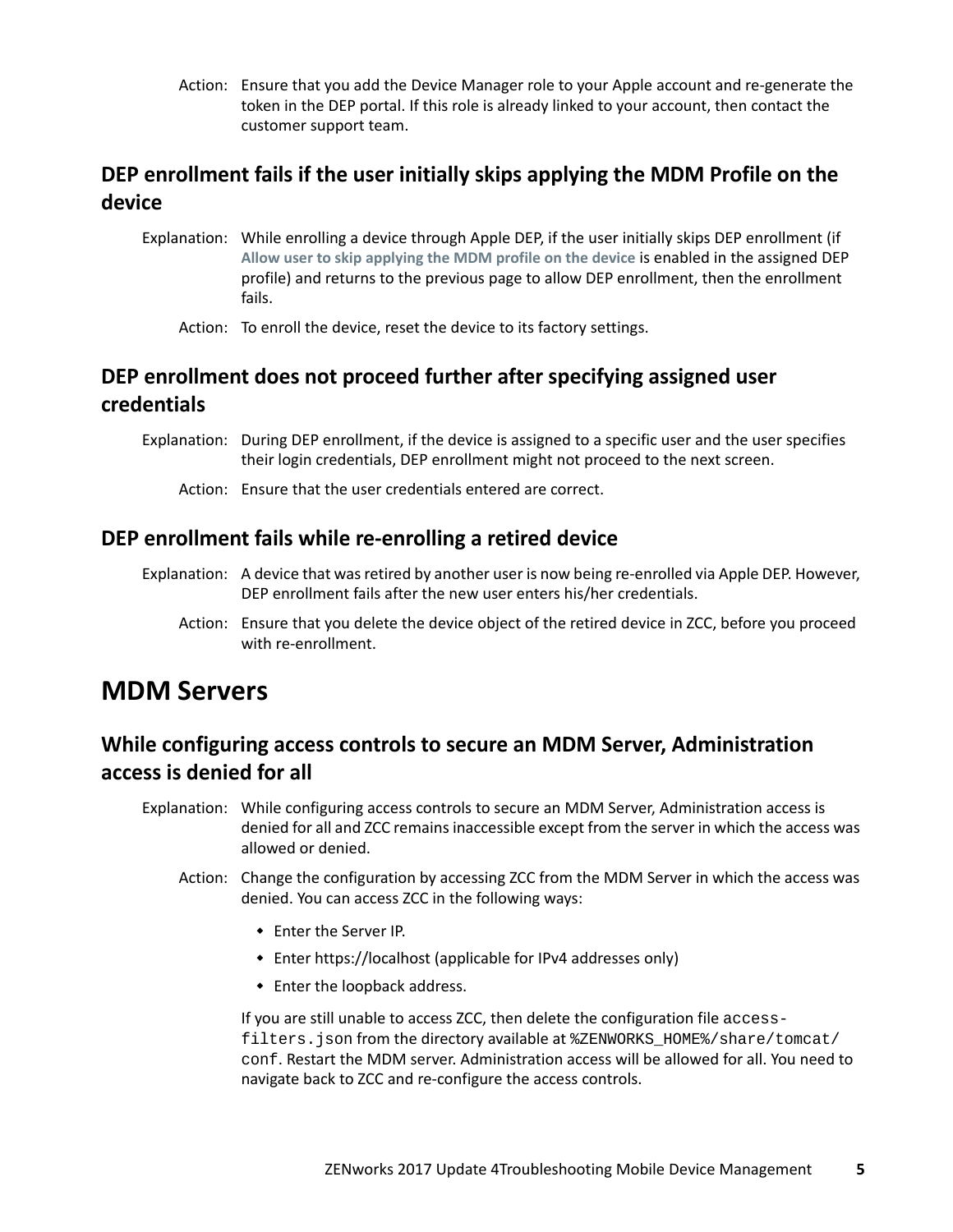# **After configuring access controls to secure an MDM Server, an IP address of a device that is denied access is still able to contact the ZENworks Server**

- Explanation: While securing an MDM Server, a specific IP address of a device is denied access to the server. However, this device is still able to contact the MDM Server.
	- Action: Enable the Tomcat valve logging to check the logs. For more information, see [Tomcat](https://www.novell.com/documentation/zenworks-2017-update-4/pdfdoc/zen_cm_deployment_bp/zen_cm_deployment_bp.pdf#b19ni1ve)  [Valve Logging.](https://www.novell.com/documentation/zenworks-2017-update-4/pdfdoc/zen_cm_deployment_bp/zen_cm_deployment_bp.pdf#b19ni1ve)

Also, check whether the device is communicating with the ZENworks Server using a proxy server. If so, you need to deny access to the IP address of the proxy server, if other devices are not using this proxy server.

#### **Mobile devices are unable to contact the ZENworks Server**

Explanation: Mobile devices are unable to communicate with the MDM Server.

Action: Verify that the Primary Server, to which the device is enrolled, still has the MDM Server Role. Since mobile devices contact the MDM Server to which they are enrolled and if mobile devices are enrolled to a server that you have chosen to remove from the zone, then you will have to re-enroll these mobile devices to the zone using another MDM Server. Before re-enrollment, ensure that you delete the corresponding device objects in ZCC. However, if you are upgrading or replacing the MDM Server with another server, then the enrolled devices will automatically reconcile with the replaced server.

**NOTE:** Also, if you delete all the MDM Servers in the zone, then the Push Notifications configuration (APNs and GCM) will be automatically deleted.

#### **APNs keystore fails to replicate on a newly added MDM Server in the zone**

- Explanation: When a new MDM Server is added in the zone, the APNs keystore is replicated on this server by retrieving the keystore from one of the existing MDM Servers.This will ensure that the newly added MDM Server also has the capability to communicate with the APNs server. However, if the existing MDM Server is not connected to the network, the APNs keystore fails to replicate on the new MDM Server.
	- Action: When you add a new MDM Server to the zone, ensure that all the MDM Servers are online. After you ensure that the existing MDM Servers are online, remove the MDM role from the newly added MDM Server and re-assign it to the same server.

# <span id="page-5-0"></span>**Push Notifications**

#### **APNs certificate import fails**

- Explanation: While configuring the Apple Push Notification service in ZENworks, APNs certificate import fails.
	- Action: Check the ZCC.log or the service-messages.log of the MDM Servers. If the failure is due some issue with the APNs Keystore, try restarting the server and then import the certificate. If CertificateNotYetValidException is displayed as the reason for failure, then this indicates that the MDM Server time is ahead of the certificate creation time. You need to wait for a while and then try importing the certificate.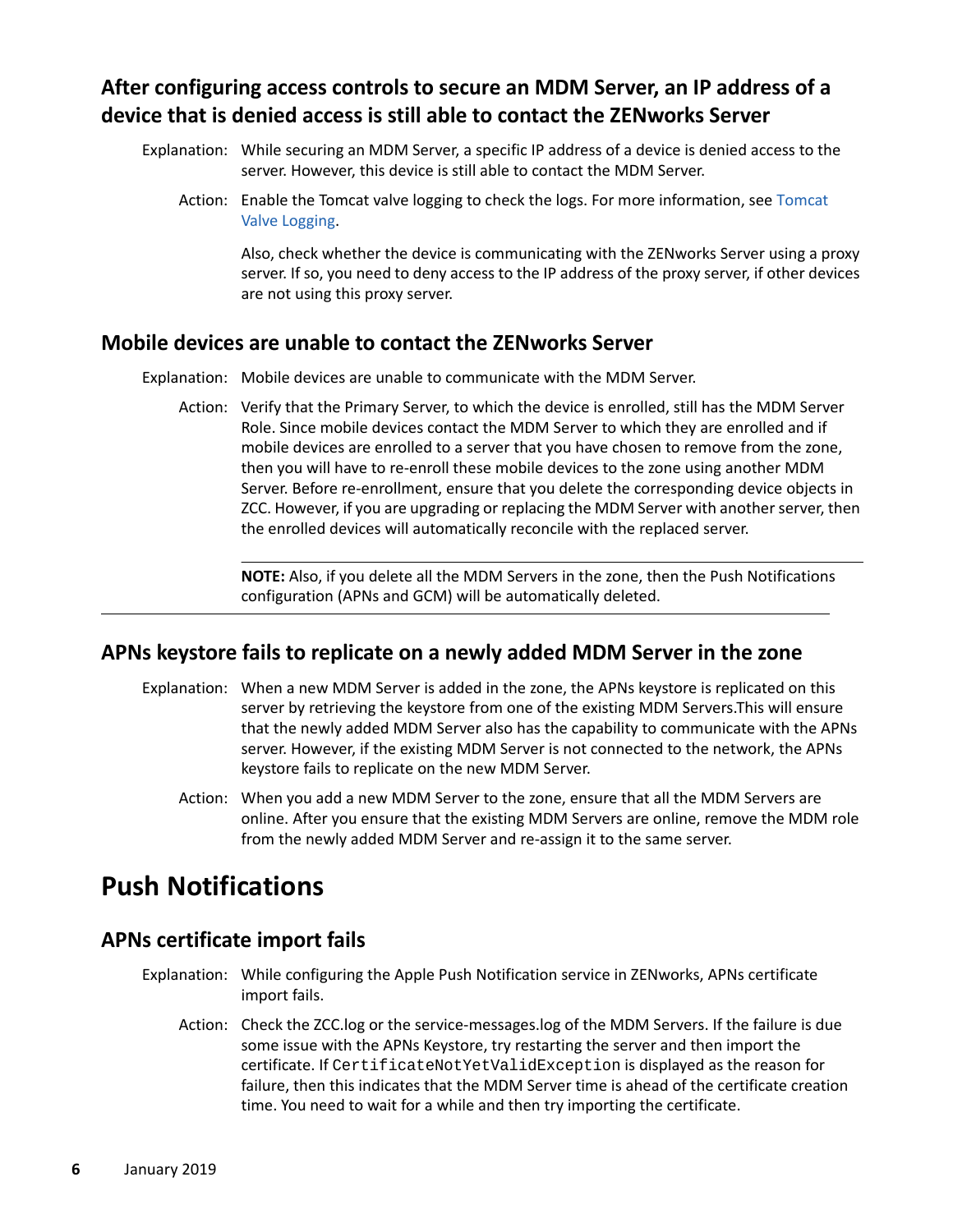# **Push notifications to enrolled devices will not work as expected, if the APNs certificate has expired and a new certificate is imported**

- Explanation: When the existing APNs certificate has expired and you create a new certificate in the Apple Push Certificates portal and import it to ZENworks, then the push notifications to mobile devices, which were enrolled using the earlier certificate, will not work as expected.
	- Action: Re-enroll the devices. As a best practice, if the APNs certificate has expired, it is recommended that you **Renew** the certificate in the Apple Push Certificates portal instead of creating a new certificate. For details, see [Enabling Push Notifications](https://www.novell.com/documentation/zenworks-2017-update-4/pdfdoc/zen_mobile/zen_mobile.pdf#b1826u61).

# **While migrating from Google Cloud Messaging (GCM) to Firebase Cloud Messaging (FCM), an error is displayed if the Project Number does not match with that of the existing GCM project**

- Explanation: While migrating from GCM to FCM, the following error message is displayed on uploading the .JSON file: "The Project Number included in this .JSON file does not match with the Project Number specified in the existing GCM project. Ensure that the .JSON file includes the correct Project Number".
	- Action: While migrating the GCM project to FCM, use the same login credentials that was used to create the GCM project.

If you are unable to obtain these credentials, then execute the zman sgd command to remove the existing GCM values from the ZENworks database. Restart the ZENworks services and then proceed to upload the .JSON file to configure the new FCM project.

# <span id="page-6-0"></span>**ActiveSync**

# **If a device enrolled as an ActiveSync Only device is fully wiped and deleted, then re-enrollment of the same device fails**

- Explanation: If a device that is enrolled as an ActiveSync Only device is fully wiped and deleted using the **Unenroll** quick task, then you will be unable to re-enroll the same device to the ZENworks Management Zone.
	- Action: In the database, the TobeDeleted value for the device object in the zZENObject table, should be updated to 1.

## **Email accounts might not work properly on some mobile devices if an ActiveSync server is added after the devices are enrolled**

Explanation: If a device is already enrolled to the ZENworks Management Zone and an ActiveSync server is configured later, then the email accounts on some of these devices might not receive emails.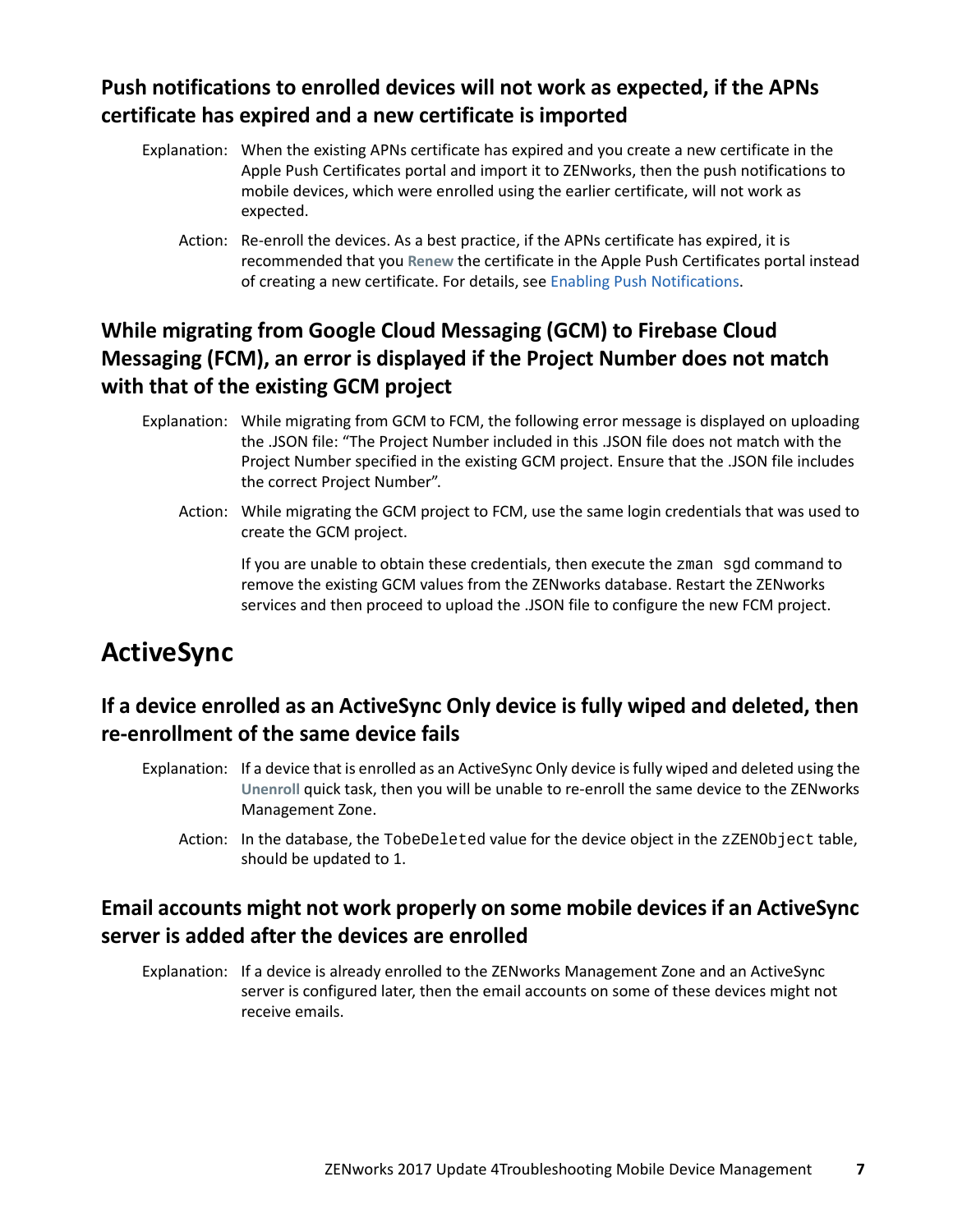Action: For Android devices:

 You might be prompted to re-enter your account password. If this does not work, either initiate a Refresh action on the email account configured on the device or initiate a Refresh action from the Settings menu on the device.

For Windows devices:

Delete and re-create the email account on the device.

**NOTE:** For iOS devices, the email client might display an error message a couple of times, after which you will start receiving emails on the device.

As a best practice, it is advisable to configure an ActiveSync server before a device is enrolled to the ZENworks Management Zone.

# **Email accounts cannot be re-configured, if remote wipe is initiated on the ActiveSync Server.**

- Explanation: If a remote wipe is initiated directly from the ActiveSync Server, then the email account configured on the device will stop receiving emails. However, the device object is retained in ZENworks Control Center. Whenever the user tries to re-create the email account, the data on the device is wiped.
	- Action: As a best practice, it is advisable to fully wipe and retire the device. Subsequently, you can click **Delete** to remove the device from the zone.

#### **During email account configuration, user authentication to ActiveSync Server fails**

- Explanation: While configuring an email account on a device using a Mobile Email Policy, the user credentials are obtained from the configured user source and in turn authenticated with the ActiveSync Server. The user is logged in to the email account, if the credentials provided in the user source match with the ones configured in the Activesync Server. However, the user credentials with which the user logs into the ActiveSync Server to retrieve emails might be different from the credentials that he/she uses to login to the LDAP directory, due to which the email account fails to send or receive emails.
	- Action: Select the ActiveSync Server login attribute in the User Source to ensure that the user credentials considered for authentication are the same. For more information, see [Configuring the Attribute for ActiveSync Server Authentication](https://www.novell.com/documentation/zenworks-2017-update-4/pdfdoc/zen_mobile/zen_mobile.pdf#t42z4gils3gp).

## **Email accounts on some devices might stop functioning and an authentication error is displayed**

- Explanation: On a few devices, the configured ActiveSync accounts might stop functioning and an **Authentication Error** notification is displayed. In some cases, this notification recurs even if the user has specified the account credentials and in some cases the device does not respond on clicking this notification.
	- Action: Delete and re-create the email account on the device.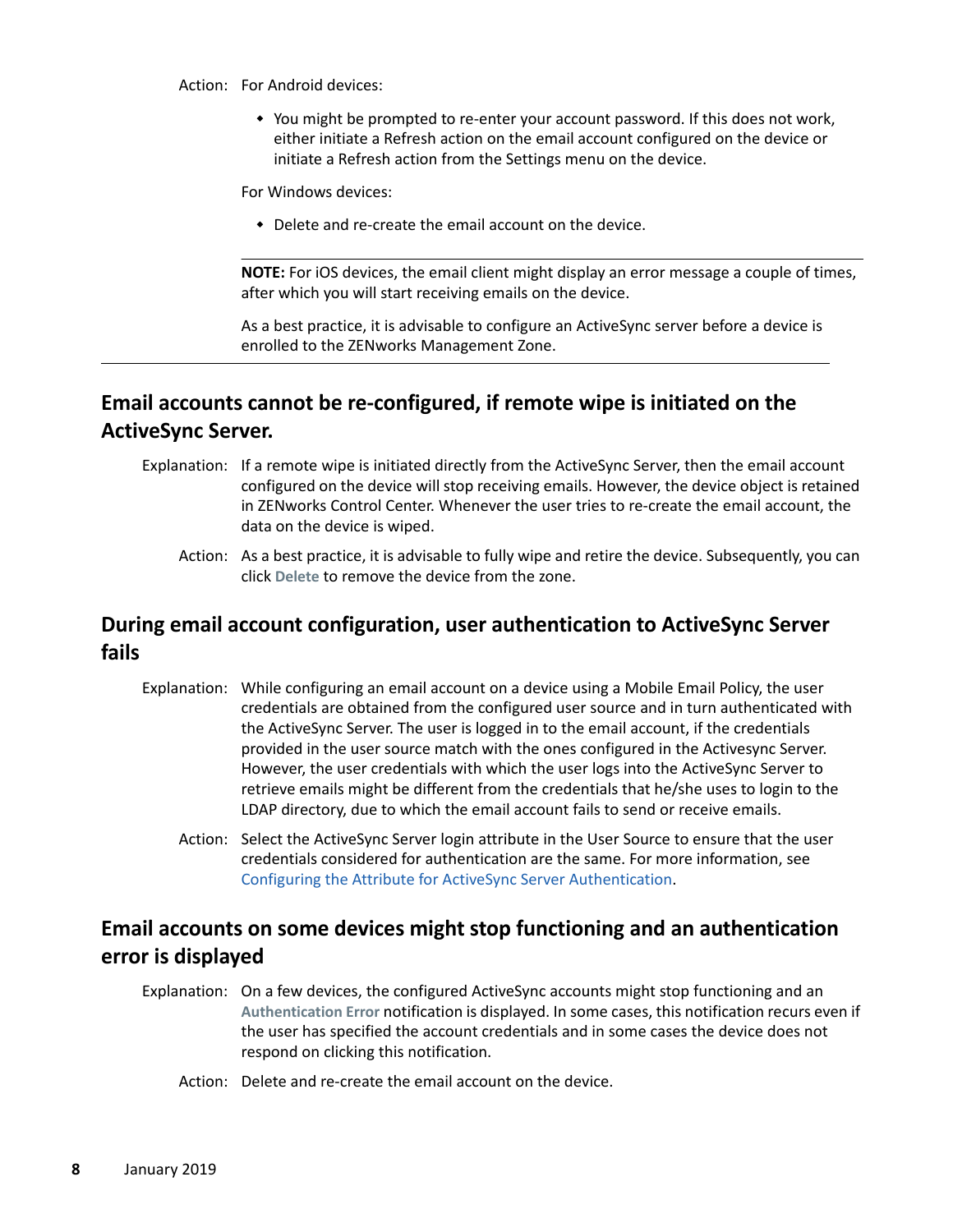# <span id="page-8-0"></span>**Enrollment**

# **Status of a newly enrolled iOS device is displayed as Pending Enrollment in ZENworks User Portal, until the browser is refreshed**

- Explanation: The status of a newly enrolled iOS device is displayed as **Pending Enrollment** in the ZENworks User Portal even though the device object has moved from the **Pending Enrollment** folder to **Devices** > **Mobile Devices** folder in ZCC. Tapping the Home icon or the Sync Now icon in the ZENworks User Portal does not update the status of the enrolled device.
	- Action: Refresh the ZENworks User Portal browser to view the updated status of the device as **Active**.

# **If the time on an Android device lags behind the time on the ZENworks Server, then device enrollment will be unsuccessful**

- Explanation: The time on an Android device lags behind the time on the ZENworks Server. During device enrollment, when the user logs into the ZENworks mobile app, the enrollment process does not advance to the next stage.
	- Action: Ensure that the time on the device and the ZENworks Server is the same and then try reenrolling the device.

#### **Re-enrollment of a device might fail with a Constraint Violation exception**

- Explanation: When a device object, which is associated with a device that has unenrolled from the zone, is deleted from ZCC, then re-enrollment of the same device might fail and a Constraint Violation exception is displayed in services-messages.log. Constraint violation exception indicates that the device object from the previous enrollment is not deleted from the database.
	- Action: After deleting the device object, you need to wait for the loader process to remove the device object details from the database. This process might take around 10 to 15 minutes, after which you can try re-enrolling the device again. If the error persists even after multiple attempts to re-enroll the device, then contact Customer Care.

# **During ActiveSync enrollment of an already enrolled fully-managed Android device, automatic reconciliation to the existing device object fails**

Explanation: Consider a scenario, where an Android device is enrolled to ZENworks as a work profile device (fully-managed). To manage emails on the device, a Mobile Email Policy is assigned that uses ZENworks as the proxy server between the configured ActiveSync Server and the device. The user then re-enrolls the device to the zone as an ActiveSync (Email only) device. However, during ActiveSync only enrollment, the device fails to automatically reconcile with the existing device object in ZCC and a duplicate device object is created.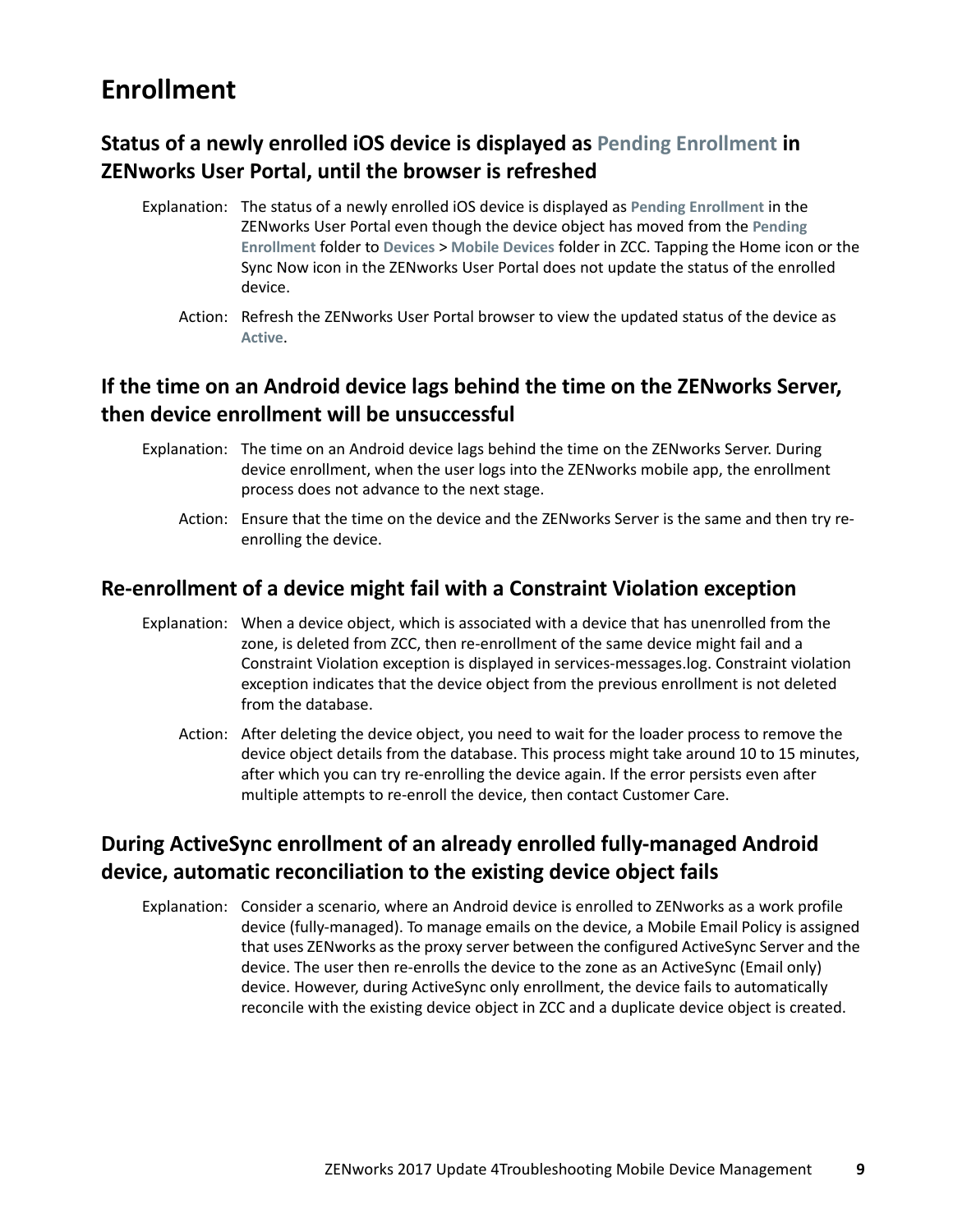- Action: To ensure that a duplicate device object is not created in ZCC during re-enrollment of a device, you can either:
	- **Allow the user to manually reconcile the device:** by enabling the setting in the assigned Mobile Enrollment Policy. For more information, see the [Mobile](https://www.novell.com/documentation/zenworks-2017-update-4/zen_mobile/data/t47m0uut26pg.html)  [Management Reference](https://www.novell.com/documentation/zenworks-2017-update-4/zen_mobile/data/t47m0uut26pg.html).
	- **Enable direct communication with the configured ActiveSync server:** by selecting the option **Do not use ZENworks Server as Proxy Server** in the assigned Mobile Email Policy. The device can directly send or receive emails from the configured ActiveSync server. For more information, see the [Mobile Management Reference](https://www.novell.com/documentation/zenworks-2017-update-4/zen_mobile/data/t47mbvq1rasv.html).

# <span id="page-9-0"></span>**Quick Tasks**

# **If the time on the ZENworks Server lags behind the actual enrollment time of a mobile device, then any quick task that is sent to this device within this time period is not processed and its status will remain as Initiated**

- Explanation: When a mobile device is enrolled to the zone and the ZENworks Server time lags behind the enrollment time of this device, then any quick task that is sent during this time period, is not processed and the status of the quick task remains as **Initiated**.
	- Action: You need to wait until the ZENworks Server time is equal to or exceeds the device enrollment time, before sending a push notification, such as quick tasks, to the device.

# <span id="page-9-1"></span>**Apple Volume Purchase Program**

#### **VPP bundle creation fails**

Explanation: At times, VPP bundle creation might fail due to the reasons listed below.

Possible Cause: Some of the possible reasons are:

- The Apple Server is busy and not responding.
- Apple is unable to provide the latest app metadata as Apple might have discontinued support for the app.
- Apple has extended VPP support to a new country, which is not supported by ZENworks. Contact the Micro Focus tech support team to include this country in ZENworks.

#### **VPP bundle distribution fails**

Explanation: At times VPP bunle distribution might fail due to the reasons listed below.

- Possible Cause: Bundle distribution might fail due to the following reasons. Check the bundle **Deployment Status** to identify the reason for failure.
	- A VPP bundle is assigned to a device with iOS version prior to 9.0. Apple supports device assignments on iOS versions 9.0 or newer.
	- A VPP bundle is assigned to a user and the invite to associate with the Apple VPP is not accepted by the user.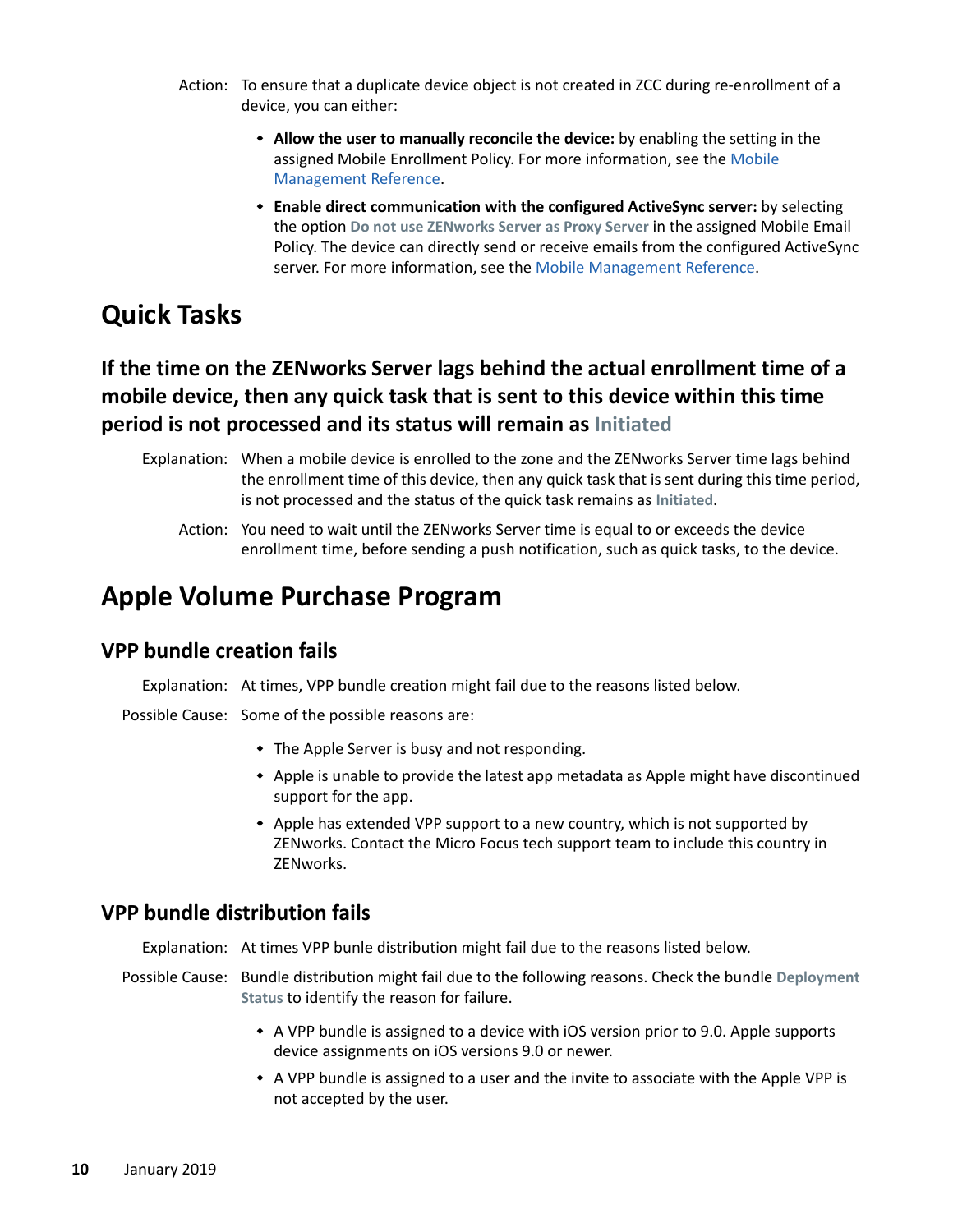- A VPP bundle is assigned to a user and the Apple ID on the user's device is different from the Apple ID that the user has used to associate with the Apple VPP.
- $\bullet$  The app is not compatible with the device.
- Deficit in the number of licenses.
- The Apple VPP subscription is disabled or deleted.
- The VPP token ownership has changed and is being used by another MDM solution.
- Apple is unable to validate the iTunes Store ID of the specific app.
- The app has discontinued in the iTunes Store.

# **For an Apple School Manager Account, bundle creation for associated apps that are linked to a specific location might fail in ZCC.**

- Explanation: When VPP purchases, made in Apple School Manager, are linked to a location and a nonlocation specific server token is uploaded in ZCC, then bundle creation for these apps fails.
	- Action: To support location based assets, VPP in Apple School Manager uses location tokens. Therefore, the server token that you upload in ZCC should be linked to the same location as that of the purchased apps. To download the server token for a specific location, in the Apple School Manager portal, navigate to **Settings** > **Apps and books** > **My Server Tokens** and click download against the location of the token that you want to download. For more information on Apple School Manager, see the [Apple Documentation.F](https://developer.apple.com/library/archive/documentation/Miscellaneous/Reference/MobileDeviceManagementProtocolRef/5-Web_Service_Protocol_VPP/webservice.html#//apple_ref/doc/uid/TP40017387-CH8-SW23)or more information on how to upload a server token in ZCC, see [Linking ZENworks to the Apple](https://www.novell.com/documentation/zenworks-2017-update-4/pdfdoc/zen_mobile/zen_mobile.pdf#t47nkqo2g30p)  [VPP Account.](https://www.novell.com/documentation/zenworks-2017-update-4/pdfdoc/zen_mobile/zen_mobile.pdf#t47nkqo2g30p)

## **Purchased license count is not updated, if sync to retrieve latest VPP apps is initiated immediately after purchasing an app**

- Explanation: If a sync between the ZENworks Server and the Apple Server is initiated immediately after purchasing an app using the Apple VPP account credentials, then the purchased license count might not be updated with these latest app purchases. Subsequently, bundle assignments might fail.
	- Action: Ensure that you verify the purchased license count for that specific app in the Apple VPP License Summary page, before assigning that app to a device or a user. Wait for the next sync or re-initiate the sync to update the purchased license count.

#### **While uploading or renewing a VPP token, an appropriate error message is displayed and the subscription renders as unusable.**

- Explanation: If the existing token or the renewed token is managed by another MDM solution, then an appropriate message is displayed and the subscription renders as unusable.
	- Action: Delete this subscription and create a new subscription. To continue using the same token, you need to claim management of the token.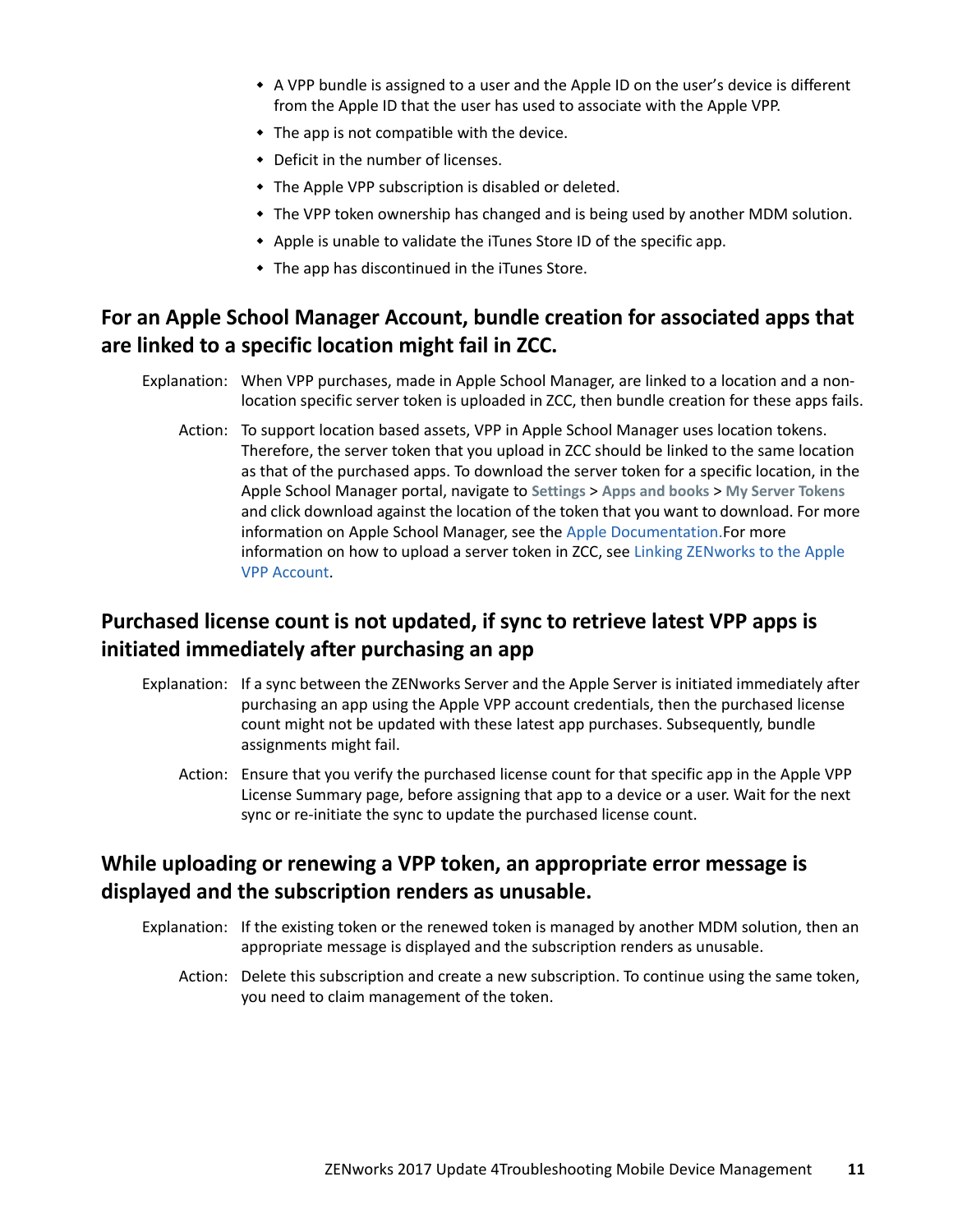# <span id="page-11-0"></span>**Policies**

# **EUP session becomes inactive when a Mobile Security or Device Control Policy is applied on iOS devices**

- Explanation: A Mobile Security Policy or a Mobile Device Control Policy, with modifications to the Safari browser settings, is assigned to an iOS Device. When a device refresh is initiated in the End User Portal (EUP) on a Safari browser, as soon as the policies are effective on the device, the EUP session is logged out.
	- Action: None. Log in to the EUP session again.

#### **Mobile Security policies might not apply automatically on a few Android devices**

- Explanation: Mobile Security policies assigned to devices might not apply automatically on a few Android devices.
	- Action: Initiate a Refresh action on these devices.

# **Windows mobile devices do not accept alphanumeric or complex characters even if they are enabled in the assigned Mobile Security policy**

- Explanation: When a Mobile Security policy, which has alphanumeric or complex characters enabled as a part of the Password settings, is assigned to a Windows device, the device keeps prompting for Personal Identification Number (PIN) and does not accept alphanumeric or complex characters.
	- Action: None. This is a Microsoft limitation.

# **Simple passwords are accepted by a few Android devices even if the setting is disabled in the assigned Mobile Security policy**

- Explanation: When a Mobile Security policy, in which the simple password setting is disabled, is assigned to Android devices, a few of the Android devices might still accept a simple password.
	- Action: None.

## **Max Grace Period and Max Inactivity Timeout restriction settings might display incorrect values on the device**

Explanation: The **display the passcode screen on unlock** (max grace period) and **maximum inactivity timeout** values specified in the mobile security policy that is assigned to an iOS device, might display incorrect values when viewed on the device. However, this does not affect the behavior of the device lock feature as the values specified while defining the mobile security policy in ZENworks Control Center (ZCC) are applied.

Action: None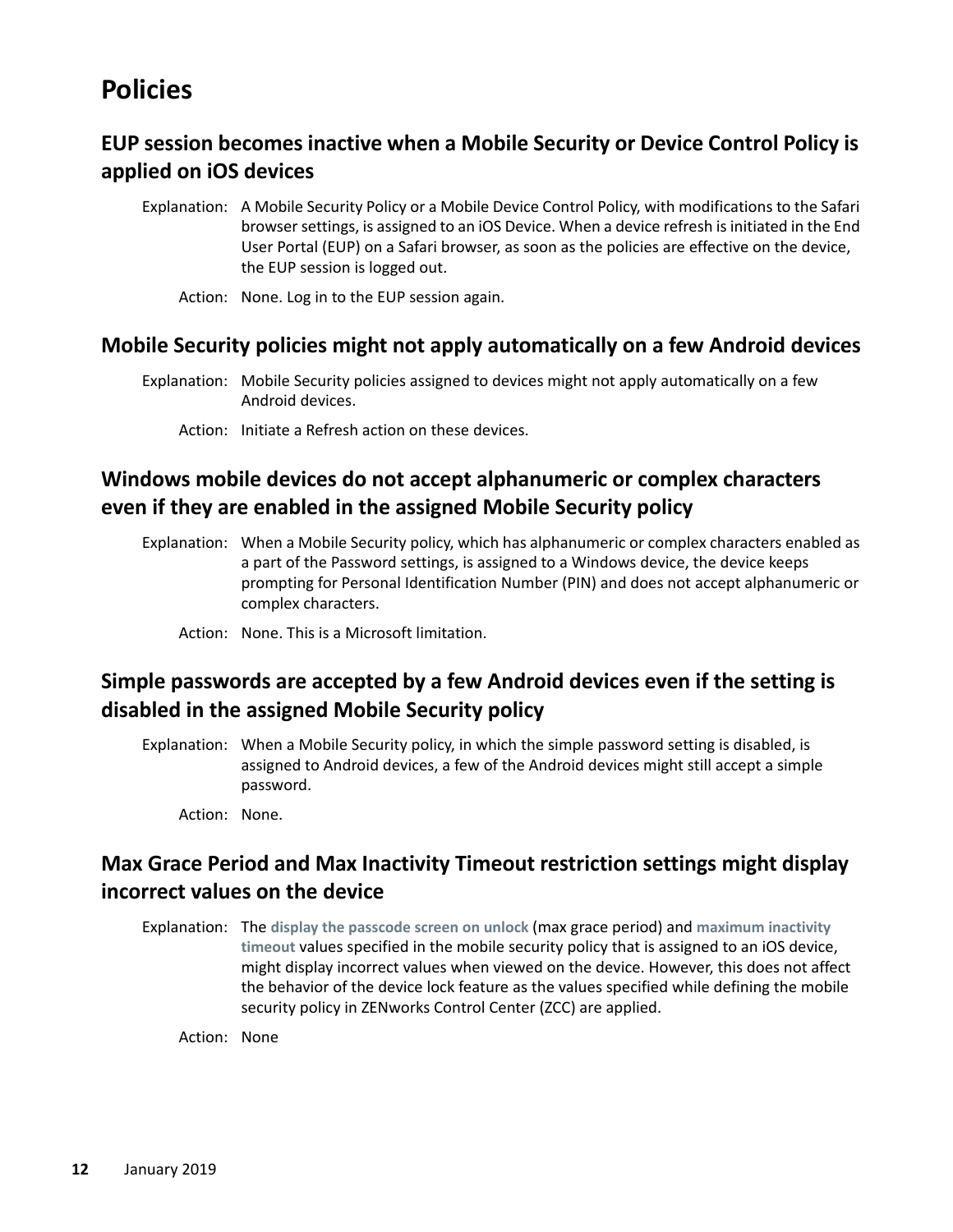# <span id="page-12-0"></span>**Bundles**

# **Variable specified while configuring bundle app parameters, appears as is when the app is pushed to the device**

- Explanation: Both built-in as well as custom variables can be specified as key value pairs or in the configuration file while configuring specific app parameters. However, these variables appear as is when the application is pushed to the device. This might happen if an incorrect variable is specified.
	- Action: Ensure that you have provided the correct variable or the specified variable is defined in ZCC.

# <span id="page-12-1"></span>**Android Enterprise**

## **Device enrollment fails with a message that indicates that the prerequisites required to enroll the device have not been met.**

Explanation: When a user enrolls an Android device either in the work profile or the work-managed device mode, then the enrollment fails and an error message "The prerequisites required to enroll this device in the work profile or work-managed device mode have not been met. Please contact you administrator" is displayed.

Possible Cause: This error might occur due to one of the following reasons:

- An Android Enterprise Subscription is not created.
- The user is not a part of the user source associated with the Android Enterprise Subscription.
- A Mobile Enrollment policy and an Android Enterprise Enrollment policy are not assigned to the user who is a part of the user source associated with the Android Enterprise Subscription.
- The Android Enterprise Enrollment policy is assigned to a device instead of a user. If a new device is being enrolled to ZENworks, then you need to assign the Android Enterprise Enrollment policy to the users of these devices. Device assignments are supported only for those devices that have already been enrolled using the Device Admin API (the basic mode of enrollment) and need to be re-enrolled to the zone in the work profile or work-managed device mode.

**NOTE:** From the ZENworks 2017 Update 4 release onwards, the basic mode of enrollment has been deprecated.

- The device is not Android Enterprise capable. Work profile enrollment is supported on Android 5.0 and later versions. Work-managed device enrollment is supported on Android 6.0 and later versions. For a list of all the devices that support Android Enterprise, see [https://www.android.com/enterprise/device-catalog/.](https://www.android.com/enterprise/device-catalog/)
- Action: Identify the exact reason for the error from service-messages.log (for server-related log messages) and  $z$ app.  $log$  (for device-related messages), fix the issue and try enrolling the device again. For more information on the location of these logs, see [Log Locations.](#page-0-0)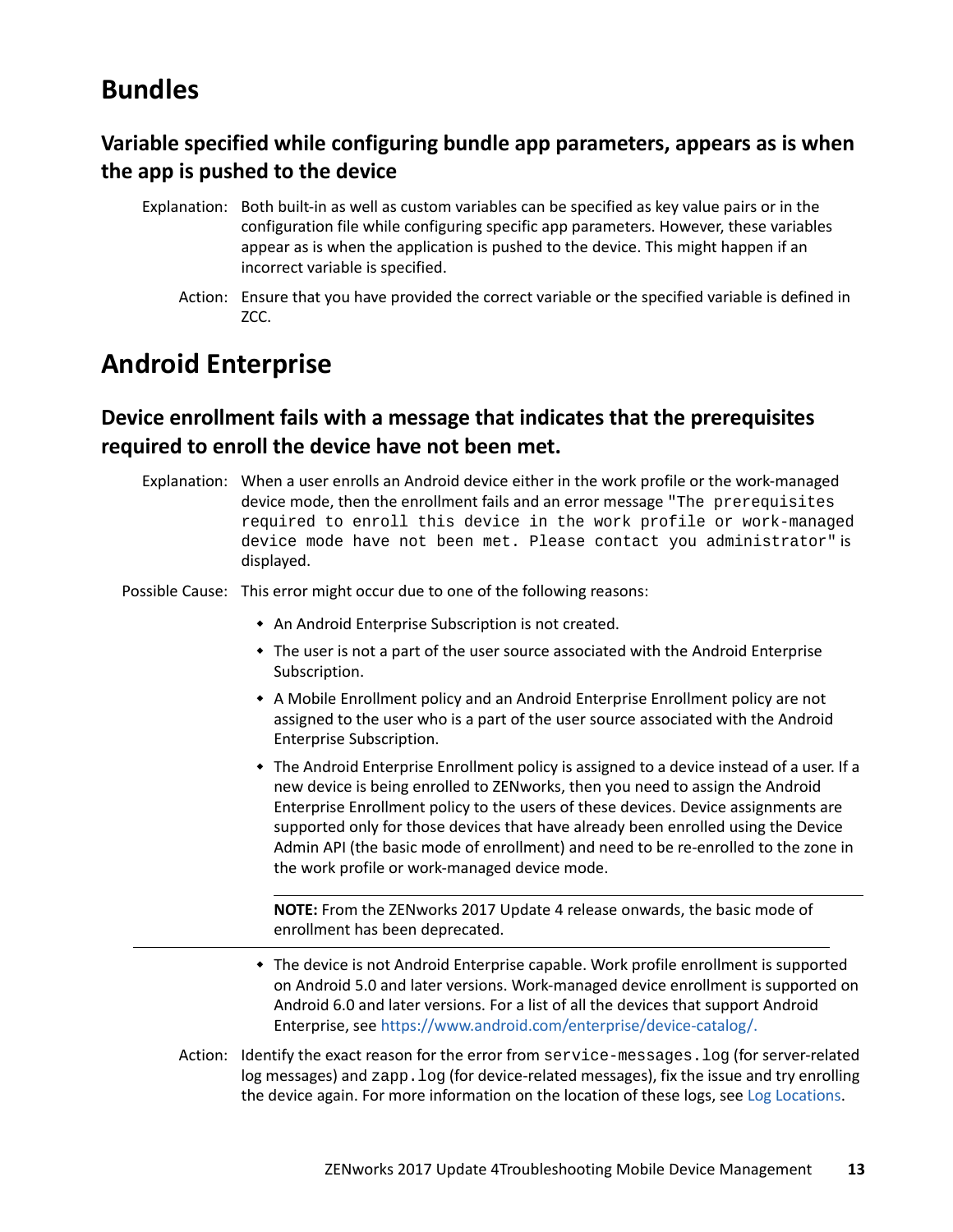#### **Work-managed device enrollment fails**

Explanation: Work-managed device enrollment fails.

Possible Cause: Some of the reasons for failure are:

- The Google Play Store on the device is not the latest version and requires an update.
- The Android Enterprise subscription in ZCC is not associated with the user whose device has failed to enroll.
- The Android Enterprise policy is not assigned to the user whose device has failed to enroll.

## **Unable to access GroupWise emails on enrolled devices using the Gmail app that was remotely configured in ZENworks**

- Explanation: The GroupWise email account configured in the Gmail app might not be accessible, if the app was remotely configured using the Managed Configuration feature in ZENworks.
	- Action: Ensure that you specify the email address of the user (or the \${Email} variable) in the username field while remotely configuring the Gmail app in ZENworks. This is a GroupWise limitation.

#### **Unable to associate user context with the Android Enterprise Subscription**

Explanation: When you are creating an Android Enterprise Subscription an error occurs while associating a user context.

This might be because of any of the following reasons:

**Scenario 1:** The selected user context might already be associated with a subscription that is already unenrolled. The data associated with unenrolled subscription will be deleted only after 30 days.

**Action:** After unenrolling the Android Enterprise Subscription, delete the subscription data. To delete the subscription data run the zman sca command.

**Scenario 2:** Both Parent and child user are associated to the same Android Enterprise Subscription.

**Action:** Both parent and child user context cannot be associated with the same subscription. Depending on your requirement, you can remove either child or parent user context.

**An error Work profile can't be created because you've reached the maximum number of users on your device. Remove at least one user and try again is displayed on certain devices while trying to setup the work profile again.**

Explanation: When the work profile setup on a device is initially interrupted and ZENworks tries to setup the work profile again after a device reboot, then the error **Work profile can't be created because you've reached the maximum number of users on your device. Remove at least one user and try again** might be displayed.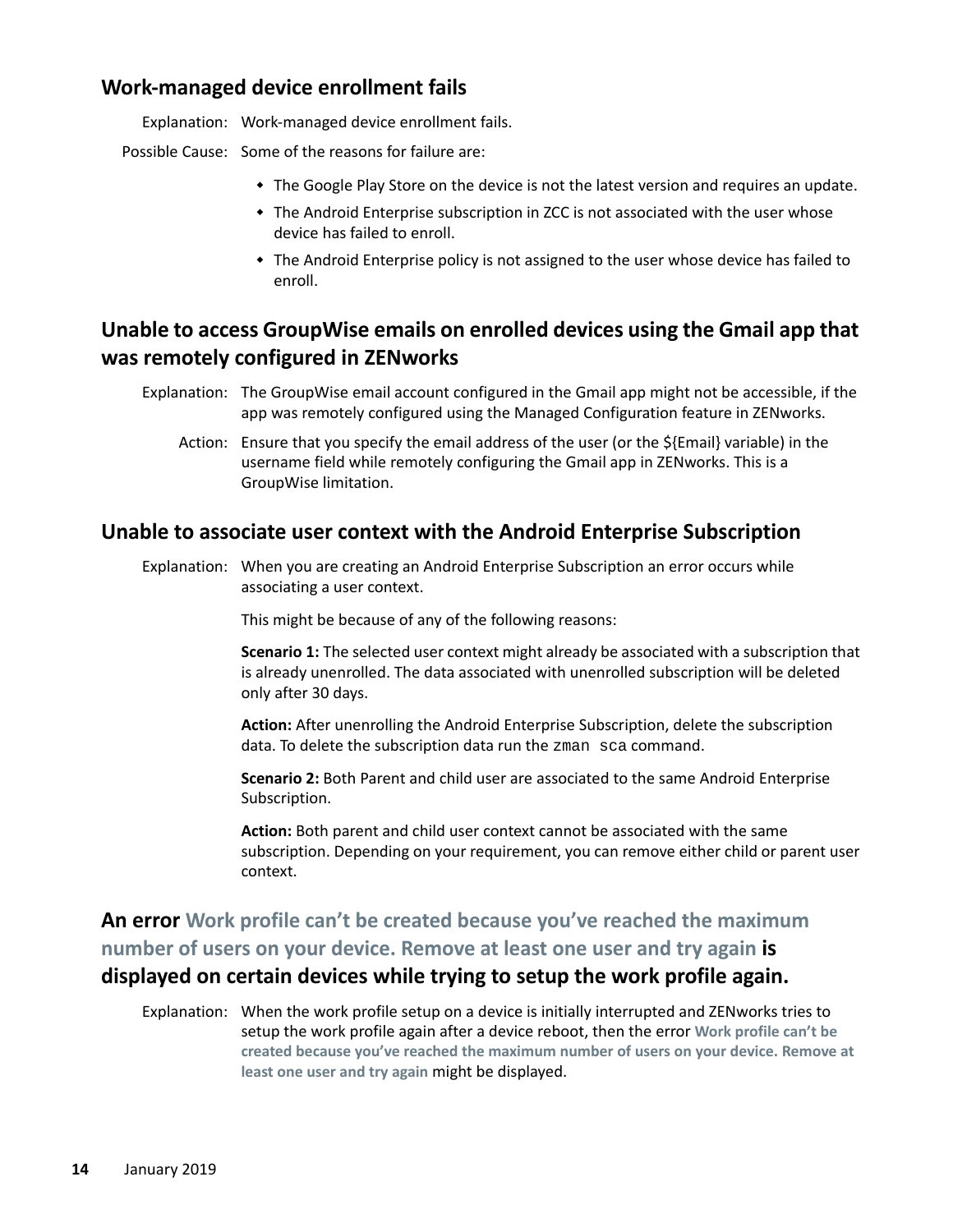Action: Remove the work profile that might have been setup initially by navigating to **Settings** > **Accounts** > **Remove work profile**, reboot the device and retry work profile setup. If the problem persists, remove any additional users from the device and retry work profile setup.

## **When a device becomes compliant and restrictions are removed, app shortcuts on the home screen might not be restored**

- Explanation: When an Android device becomes non-compliant, work apps are restricted and app shortcuts in the home screen are hidden. However, when the device becomes compliant, the work apps are enabled but the shortcuts in home screen are not restored.
	- Action: None

#### **Work profile setup fails on an Android O device that already has work profile**

- Explanation: While setting up the work profile on an Android O device that already has a work profile set up from another EMM vendor, the work profile setup process might fail to remove the existing profile automatically.
	- Action: Manually remove the existing work profile before setting up the work profile using ZENworks.

# **On certain devices, apps fail to install but is made available in managed Google Play store**

- Explanation: During bundle assignment, the **Allow users to install from the managed Google Play store** remains unchecked for the app to silently install on the device. However, at times, instead of installing the app, it is made available in managed Google Play store.
	- Action: Install the app from managed Google Play store.

#### **Work profile enrollment fails on certain Android 5.0 devices**

- Explanation: An Android 5.0 or 5.0.x device fails to enroll in the work profile mode, even if an Android Enrollment Policy is assigned,
	- Action: None. The device might not be Android enterprise capable.

#### **Certain work apps crash when the user logs in to those specific apps**

- Explanation: When a user tries to log in to an app within the work profile, the app crashes or does not respond. This might happen if the app requires the user to add another account, which is by default disabled by ZENworks.
	- Action: Navigate to the **Mobile Device Control Policy** assigned to the user, select Android and enable the **Allow Adding of Account** Setting. This setting will enable users to add accounts within the work profile. However, this setting should be used with caution, as by enabling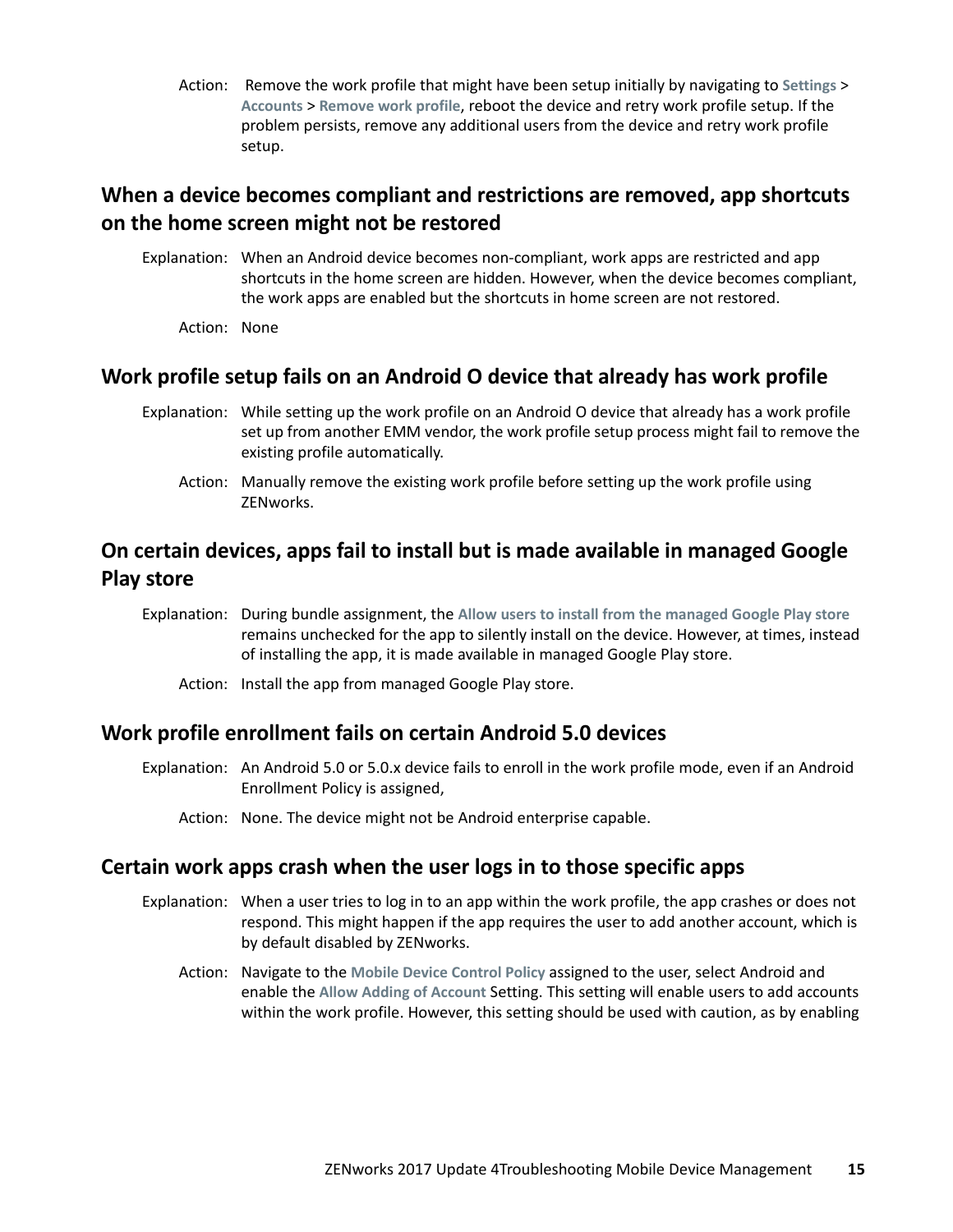it users can also add their personal Google accounts and download personal apps within the work profile, which might make it difficult to contain corporate data within the profile workspace.

As a best practice, it is recommended that you pre-configure the app and deploy it using the Managed Configurations feature in ZENworks.

# <span id="page-15-0"></span>**ZENworks Agent App**

# **When the ZENworks Agent app contacts the server to obtain the new certificate after the CA remint activation date, the status of the system update is momentarily displayed as failed**

Explanation: The ZENworks app installed on an Android device, which was offline during the period from CA remint initiation to activation, contacts the server only after the certificate activation date, then a message is displayed requesting the user to accept the new certificate. After the user accepts the request, the **Update Assigned** status for this device is momentarily displayed as **Failed** and changes to **Successful** after the next refresh.

Action: None

#### **The ZENworks Agent App shortcut crashes when the app is updated**

- Explanation: When the latest ZENworks update is applied on the ZENworks Agent app, then on clicking the app shortcut in the home screen, it crashes with the error **App not installed**. However, the updated app is installed correctly.
	- Action: Remove and add the app shortcut again. You can also open the app from the launcher.

# **On opening the ZENworks Agent App, an error Device is no longer enrolled with server. Please reinstall the app and enroll the device again is displayed.**

- Explanation: On opening the ZENworks Agent app on a device that is enrolled to ZENworks, the following error is displayed **Device is no longer enrolled with server. please reinstall the app and enroll the device again**.
	- Action: You need to perform the following:
		- 1. Check whether the device object is present in ZCC or not.
		- 2. If the device object is not present in ZCC, then uninstall and re-install the ZENworks Agent app. Re-enroll the device to ZENworks.
		- 3. If the problem persists, disable Device Administrator for the app, clear the app data and open the ZENworks Agent app again. To clear the app data, perform the following steps:

**NOTE:** A Moto E4 Plus device with Android version 7.1.1 was considered to provide the following navigation path, which may vary based on the Android version or the device manufacturer.

a. Navigate to **Settings** > **Security** > **Device Administrator**. Deselect ZENworks checkbox and follow the prompts to complete deactivating Device Administrator.